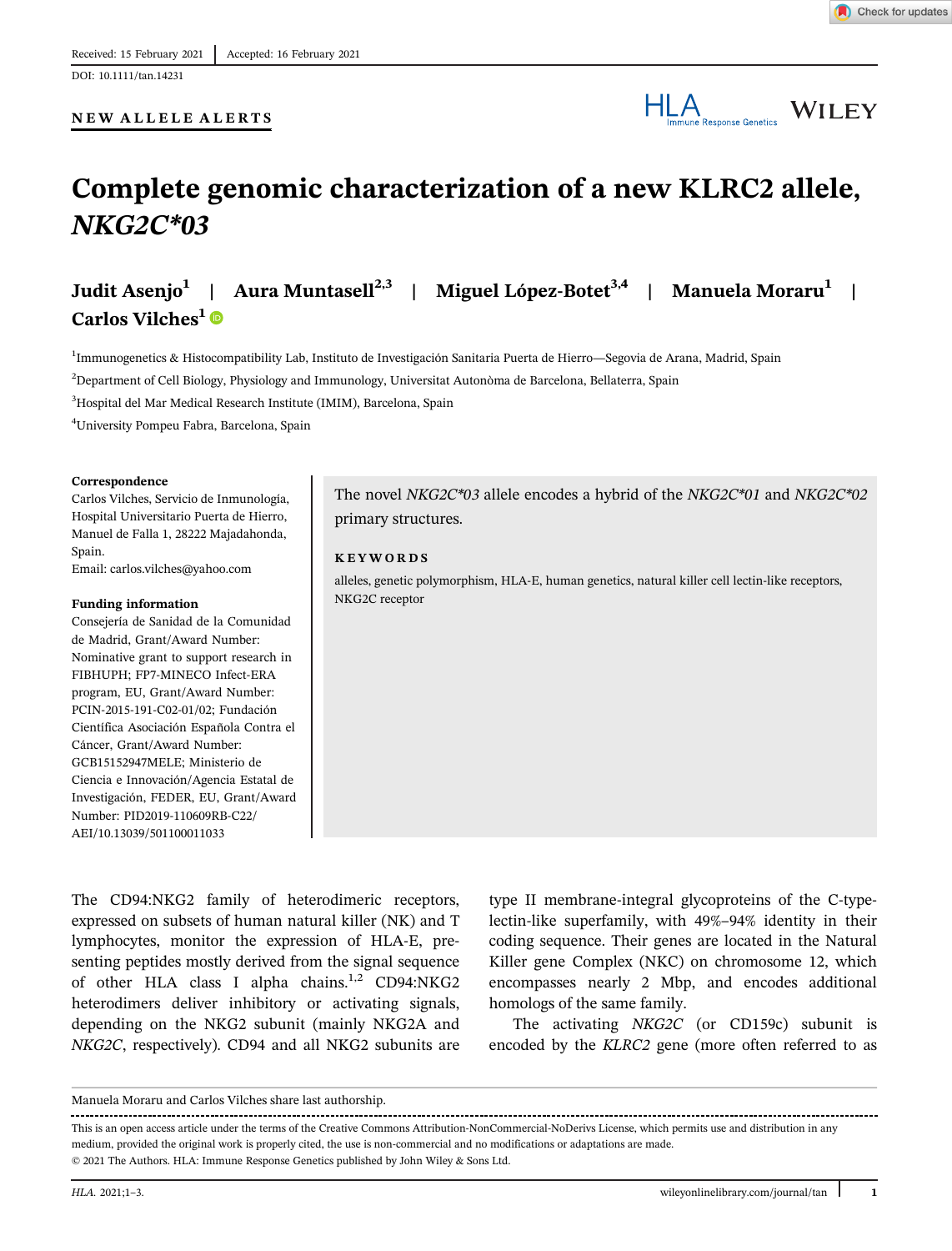## <sup>2</sup> WILEY-HLA NEW ALLELE ALERTS

NKG2C), with a length of ca. 6 kbp comprising a 696-bp coding sequence segmented into six exons.<sup>1,3,4</sup> Homoand heterozygous complete KLRC2/NKG2C gene deletions are seen in up to 8% and 32%, respectively, of Spanish Caucasoids and other populations. $3,5,6$  Several studies have addressed the distribution, functional effect, and importance of NKG2C deletion in different populations and health conditions, particularly cytomegalovirus infection, which specifically triggers differentiation and expansion of NK cells that express high NKG2C levels, and display a characteristic phenotype and function.<sup>3,5,6</sup> In contrast, studies on NKG2C sequence polymorphism are scarce,<sup>1,3,4</sup> possibly because the receptor family is often deemed, albeit inexactly, non-polymorphic. A common complementary DNA sequence was designated  $NKG2C*01$  by Shum et al,<sup>1,3,4</sup> who also named  $NKG2C*02$ a second sequence, found in individuals of different ethnicities, and diverging from the former by two singlenucleotide nonsynonymous polymorphisms (c.  $5G > A$ , Ser2Asn, and  $c.305C > T$ , Ser102Phe). The first change affects the cytoplasmic tail, whilst the second is located in the stem that connects the transmembrane region with the ligand-binding domain.

We report here a novel allele, identified in two unrelated Spanish Caucasoids, that encodes asparagine 2, like NKG2C\*02; and serine 102, like NKG2C\*01; being the rest of their primary structures identical (Figure 1). The complete NKG2C coding region was amplified from an NKG2C-hemizygous donor in two overlapping genomic segments, using a proof-reading DNA polymerase and two pairs of oligonucleotide primers in separate reactions—  $KLRC2F-383/KLRR+485b$ –ctattttatcttatggcacacaatcc– 3'/5'-ctggatagctttattgaagtgtca-3'), and KLRFg669/KLRR +623 (5'-cagtgtggatcttcaatg-3'/5'-gtcataaacaatcccatcag-3') (PCR conditions available upon request). Sequence analysis revealed the new allele to be most similar to the NKG2C\*01 sequence in NKC clone with accession number AC277791.1–5815 identities in 5820 nucleotides, the



FIGURE 1 Representation of the CD94:NKG2C receptor, including the signaling adaptor DAP12 and its immunoreceptor tyrosine-based activation motifs (ITAMs, in red). Well-characterized polymorphisms of the NKG2C primary structure are shown

most relevant difference being the codon 2 substitution AGT > AAT (Ser2Asn). Following the previously used format, $4$  we have designated the new allele with the name NKG2C\*03 (GenBank MW291142). The limited number of nucleotide changes that separate the few genomic NKG2C\*01/\*02 sequences available in public databases does not allow for asserting whether NKG2C\*03 is an intermediate evolutionary step between previously known alleles or evolved from these by interallelic recombination or point mutation. The structural and functional importance of CD94/NKG2 sequence polymorphisms, as well as the detailed threedimensional configuration of the involved stem and cytoplasmic domains, remain unexplored.

## ACKNOWLEDGMENTS

We thank Dr. Elvira Ramil, from the DNA sequencing core facility of Instituto de Investigación Sanitaria Puerta de Hierro—Segovia de Arana, for continued support. This work was partially funded by grants SAF2016-80363-C2-1/2-R from the Spanish Ministerio de Ciencia e Innovación (MCINN, Agencia Estatal de Investigación-AEI/FEDER, EU), and PCIN-2015-191-C02-01/02 (FP7-MINECO ERA-NET Infect-ERA program, EU) to C.V. and M.L.B. M.M. is hired by grant GCB15152947MELE from the Asociación Española contra el Cáncer Foundation; J.A. is hired by grant PID2019-110609RB-C22/AEI/10.13039/501100011033 (AEI/FEDER, EU) to C.V. Publication costs are defrayed by a nominative grant to support research from Consejería de Sanidad de la Comunidad de Madrid in 2021 to Fundación de Investigación Biomédica Puerta de Hierro.

### CONFLICT OF INTEREST

The authors declare no potential conflict of interest.

## AUTHOR CONTRIBUTIONS

Judit Asenjo designed and performed experiments, analyzed and interpreted data, and wrote the manuscript. Aura Muntasell and Miguel López-Botet designed the study and revised the manuscript. Manuela Moraru designed the study and directed research. Carlos Vilches designed the study, directed research and wrote the manuscript.

### DATA AVAILABILITY STATEMENT

The data that support the findings of this study are available from the corresponding author upon reasonable request.

## ORCID

Carlos Vilches D<https://orcid.org/0000-0002-0300-9225>